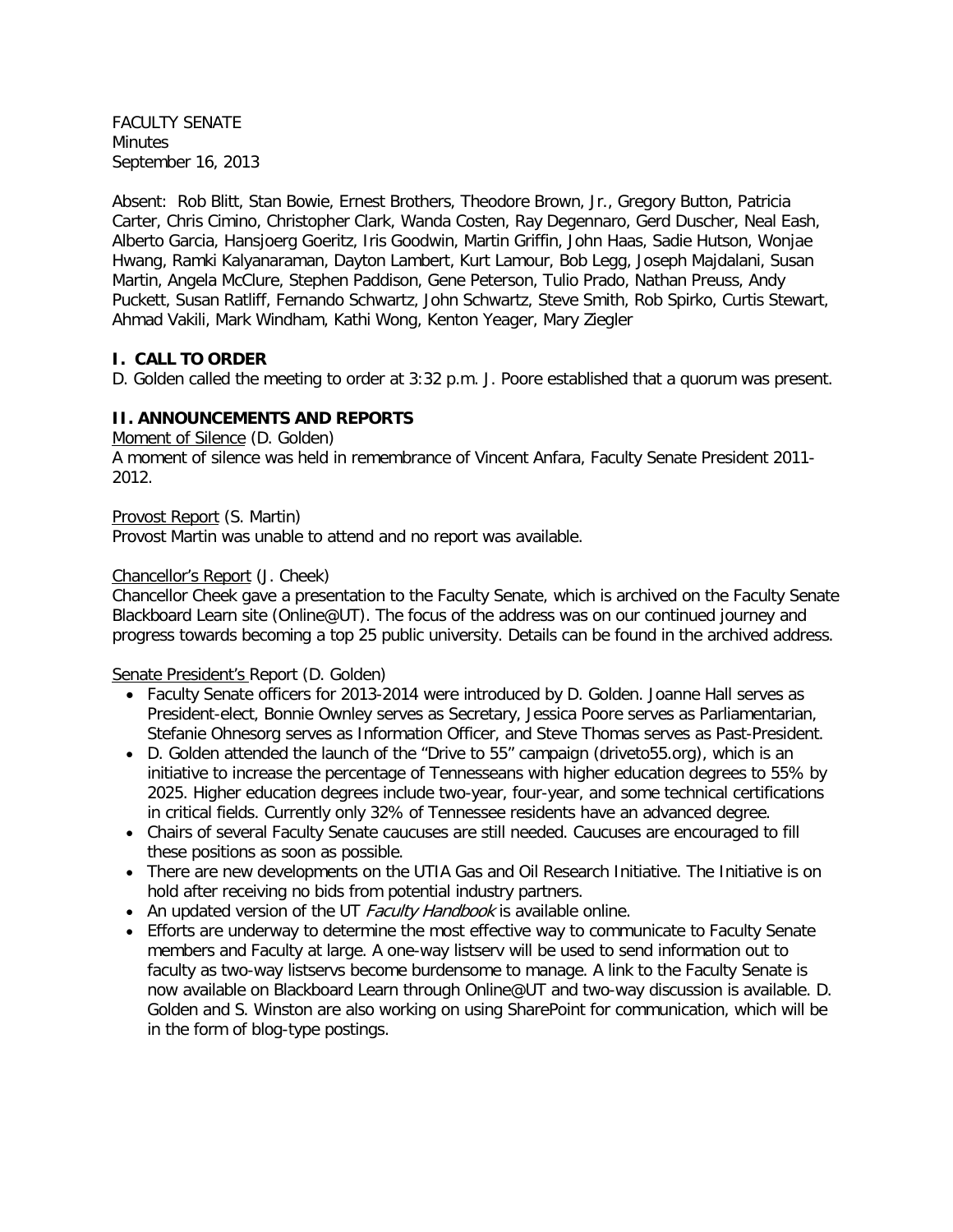## **III. MINUTES OF FACULTY SENATE AND EXECUTIVE COUNCIL** (D. Golden)

The minutes of the Faculty Senate meeting of May 6, 2013, were approved by unanimous consent, following corrections in spelling and a typographical error. The unapproved minutes of the Faculty Senate Executive Council meeting of September 3, 2013, have been posted for review.

## **IV. MINUTES OF THE GRADUATE COUNCIL** (D. Hodges)

The Graduate Council minutes for the meetings of February 28, 2013, and April 4, 2013 were presented for review. The highlights of these meetings were the following:

- At the February 28<sup>th</sup> meeting a change in the dissertation examination process was approved. Effective Fall 2014, the dissertation examination must be scheduled through the Graduate School at least two weeks prior to the examination. The current policy allows scheduling of the examination only one week prior to the defense. The change simplifies the timing requirements to have both the defense date scheduled, and copies of the dissertation distributed to the student's committee at least two weeks prior to the examination.
- In the minutes of February  $28<sup>th</sup>$ , three non-tenure-track and one tenure-track faculty members were approved to direct dissertations.
- A policy was proposed for Remote Participation in Oral Defenses for committee members and students. The student and all committee members must agree in advance for remote participation, and approval at the department level must be obtained. All participants join in with two-way audio and video connections. Audio-only connections for committee members must be approved by the major professor. If the student is the one participating remotely, both audio and video connections are required. The Graduate School is not responsible for costs associated with remote participation. The Remote Participation at Oral Defense Notification Form is required by the Graduate School.
- $\bullet$  In the April 4<sup>th</sup> meeting minutes, two tenured faculty and three tenure-track faculty were approved to direct doctoral dissertations.

• Changes were also made to the bylaws of the Credentials Committee of the Graduate Council. There were no questions and the minutes were accepted by unanimous consent.

## **V. PREVIOUS BUSINESS**

## Non-tenure-track Issues Committee (J. Fowler and P. Daves)

A resolution to amend the Senate bylaws and add a standing committee on Non-tenure-track Issues was presented at the May 6, 2013, Faculty Senate meeting. S. Harris offered a friendly amendment. She requested that the following sentence in the resolution, "In years when there are not enough non-tenure-track faculty on the Senate to fill the four spots on the committee, the chairperson may ask non-senate members to be on the committee." be changed to "In years when there are not enough Senators to fill the spots on the committee, the chairperson may ask non-senate members to be on the committee." P. Daves moved that the resolution be approved as amended. The motion passed by voice vote.

#### Lecture Promotion Guidelines (J. Fowler and P. Daves)

Following approval of the Lecture Promotion Guidelines by the Faculty Senate at the March 4, 2013, meeting, the Guidelines were sent to General Counsel for review. P. Daves indicated that General Counsel reorganized the text, which improved the document, without changing content. The revision by General Counsel revises the revision to the UT Faculty Handbook. There were no questions and Daves moved that the revisions be accepted. The motion passed by voice vote.

## **VI. REPORTS OF STANDING COMMITTEES** (D. Golden)

D. Golden indicated that some committees have already met, but there were no reports to be presented.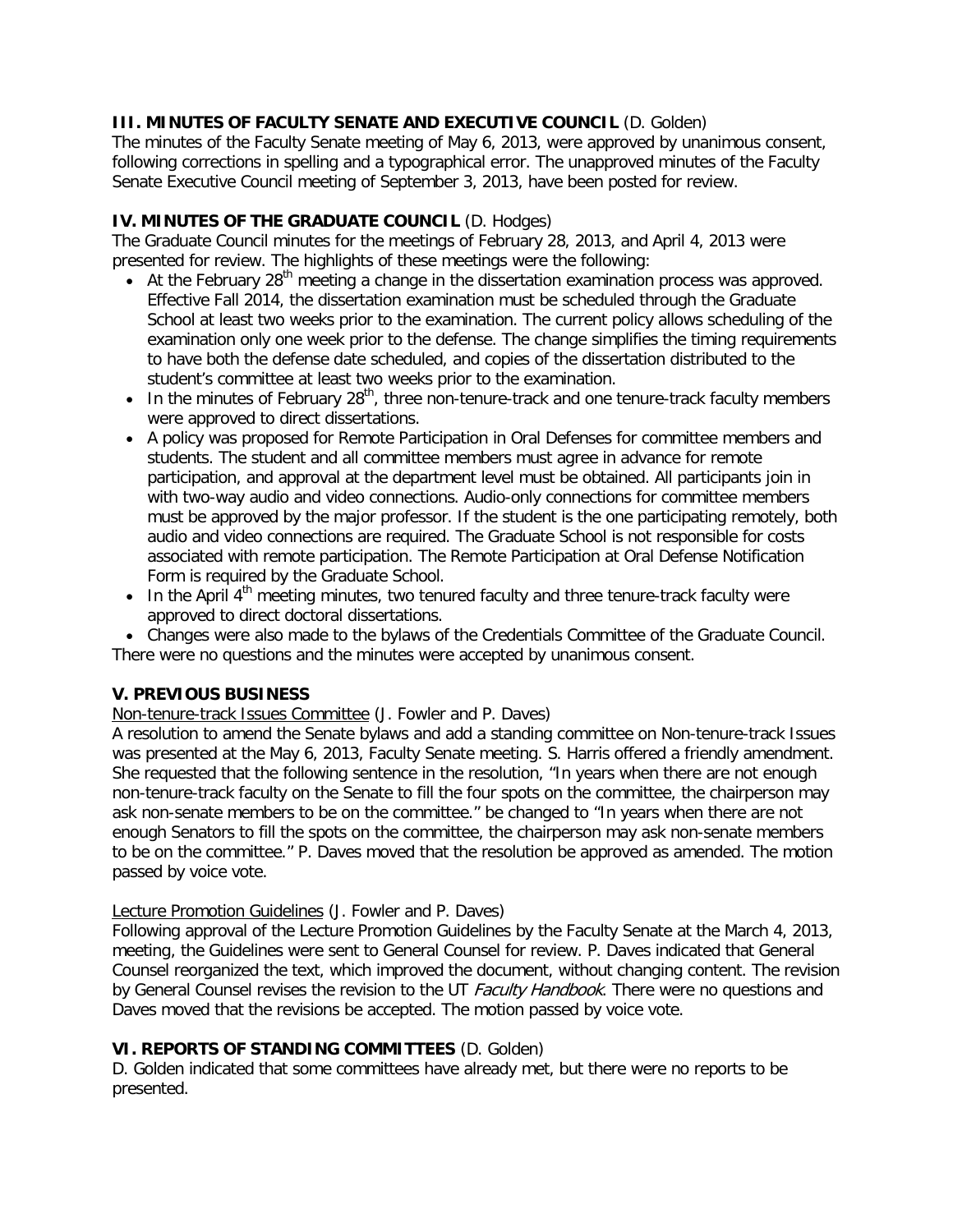# **VII. NEW BUSINESS AND ANNOUNCEMENTS**

Election of Councils and Committees (D. Golden)

Membership and Chairs of Councils and Committees are posted on the Faculty Senate website. S. Harris is Chair of the Non-tenure-track Issues Committee. D. Golden mentioned that a Proxy was needed to fill W. Costen's term during her absence. Golden indicated that ratification of appointments to committees is needed. T. Shepardson asked whether we also needed to ratify appointment of ex-officio members. Golden replied that those appointments do not require ratification because they are defined in the bylaws by virtue of the position held. He indicated that GSS positions will be filled soon. M. Fry moved to accept the appointments with spelling corrections, M. Collins seconded the motion. The motion passed with one abstention.

## Resolution (D. Golden)

D. Golden read a resolution in appreciation of Steve R. Thomas, past-president of the Faculty Senate. M. Collins moved that the resolution be approved, and T. Handler seconded the motion. The resolution was approved by unanimous consent and is listed below.

# *The University of Tennessee, Knoxville Faculty Senate*

- *WHEREAS, Steve R. Thomas, for over three decades has been a generous and effective library faculty colleague, collaborator, and leader in selection and implementation of the integrated library systems that make research and discovery possible; and*
- *WHEREAS, he has served with distinction as President of the Faculty Senate during the 2012-2013 academic year, maintaining the reputation of the Faculty Senate through his diligent leadership and capable representation of faculty issues at the campus, system, and board levels; and*
- *WHEREAS, he has played a vital role in contributing to library cataloging and technology systems, especially in overseeing and coordinating functions to enable ease of use; and*
- *WHEREAS, his technical expertise and leadership have been instrumental in the work of the Libraries' Catalog Advisory Group, a collaboration of public and technical services personnel that shaped essential user functions; and*
- *WHEREAS, he has also served the Faculty Senate and the faculty of this campus as a member of the Tennessee University Faculty Senates and the University Faculty Council and as a member and chair of various Faculty Senate, campus, and University committees and task forces;*